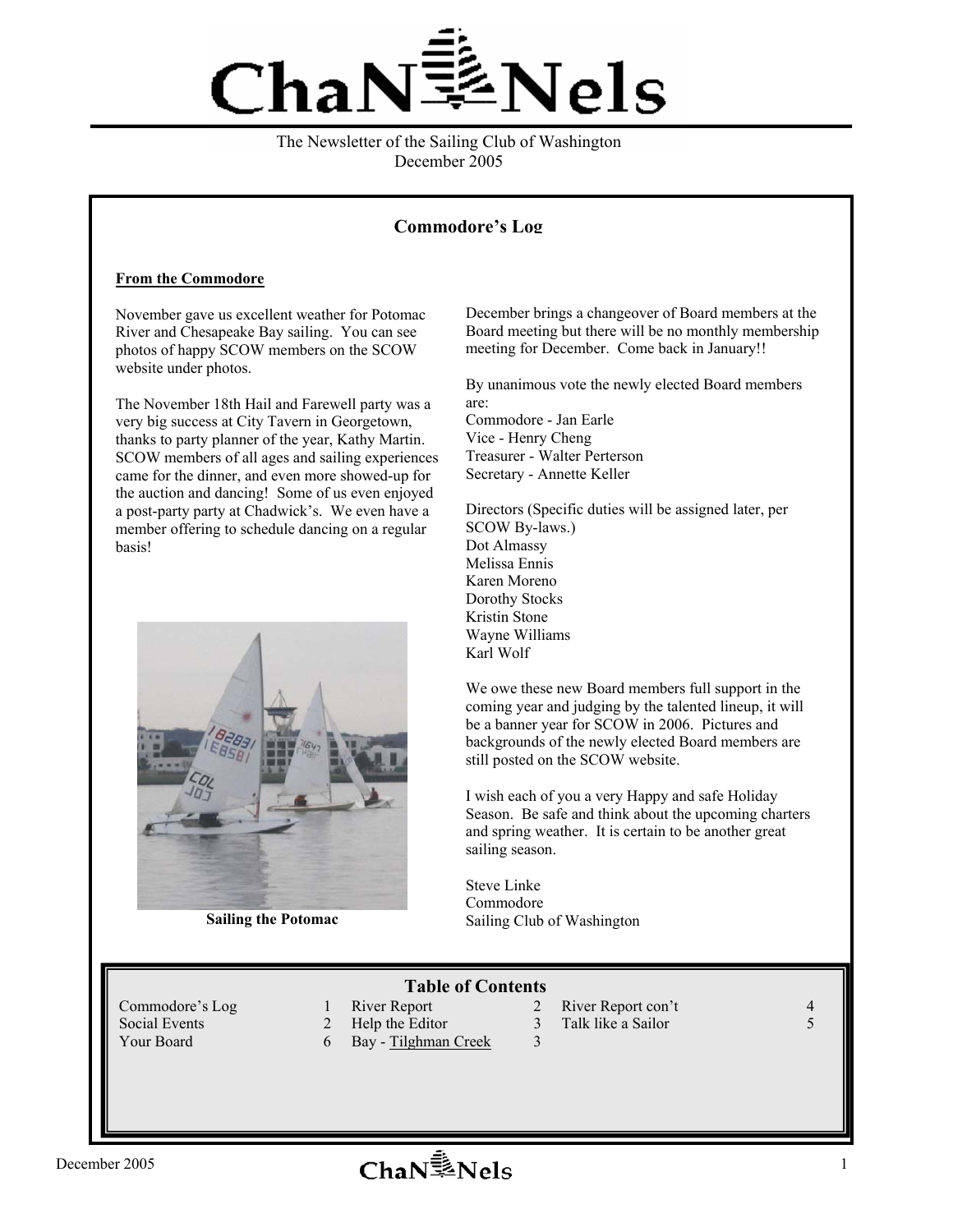# **Next Membership Meeting: Monday, January 9th, 2005**

The January meeting will be on the second Monday of the month. Location is at the American Legion, 400 Cameron Street, in Old Town Alexandria (around the corner from Gadsby's Tavern). Socializing downstairs is at 6:30 pm and the meeting begins upstairs at 7:30 pm.

### River Report

Hi fellow SCOW members. I would like to thank you for your support on this year's SCOW river program. Special thanks to those skippers/owners who at one time or the other helped out the river program. Some of these fine folks are:

| Seth Allen,        | Mary Bashore, | Dale Eager,     | Jennifer Kamm. | Doug Kelch.     |
|--------------------|---------------|-----------------|----------------|-----------------|
| Graham Leadbetter. |               | Steve Linke.    |                | Bob Lucas.      |
| Larry McAndrew,    | Bill Patton,  | Dorothy Stocks. |                | Wayne Williams. |
|                    |               |                 |                |                 |



I'd also like thank Jay Weitzel and Dave Simpson for their availability when I went through our cruiser checkout process, and Steve Linke who gave me (Henry Cheng) a chance to take on the role of River Director.

Being the Vice Commodore-elect, I am looking for lots of help and advice from our fellow members and Jan Earle, our Commodore-elect.

## **Social Events**

Check out the website www.scow.org for a complete calendar of racing, sailing and social activities!

Stay tuned for new indoor events coming in January, such as dancing! Also, please, suggest some winter time activities.





**SCOW**  Sunset

*The first time you sail your boat up to the dock so she stops within a foot of the cleats is a triumph that will bring a glow to your life.*  Lin and Larry Pardy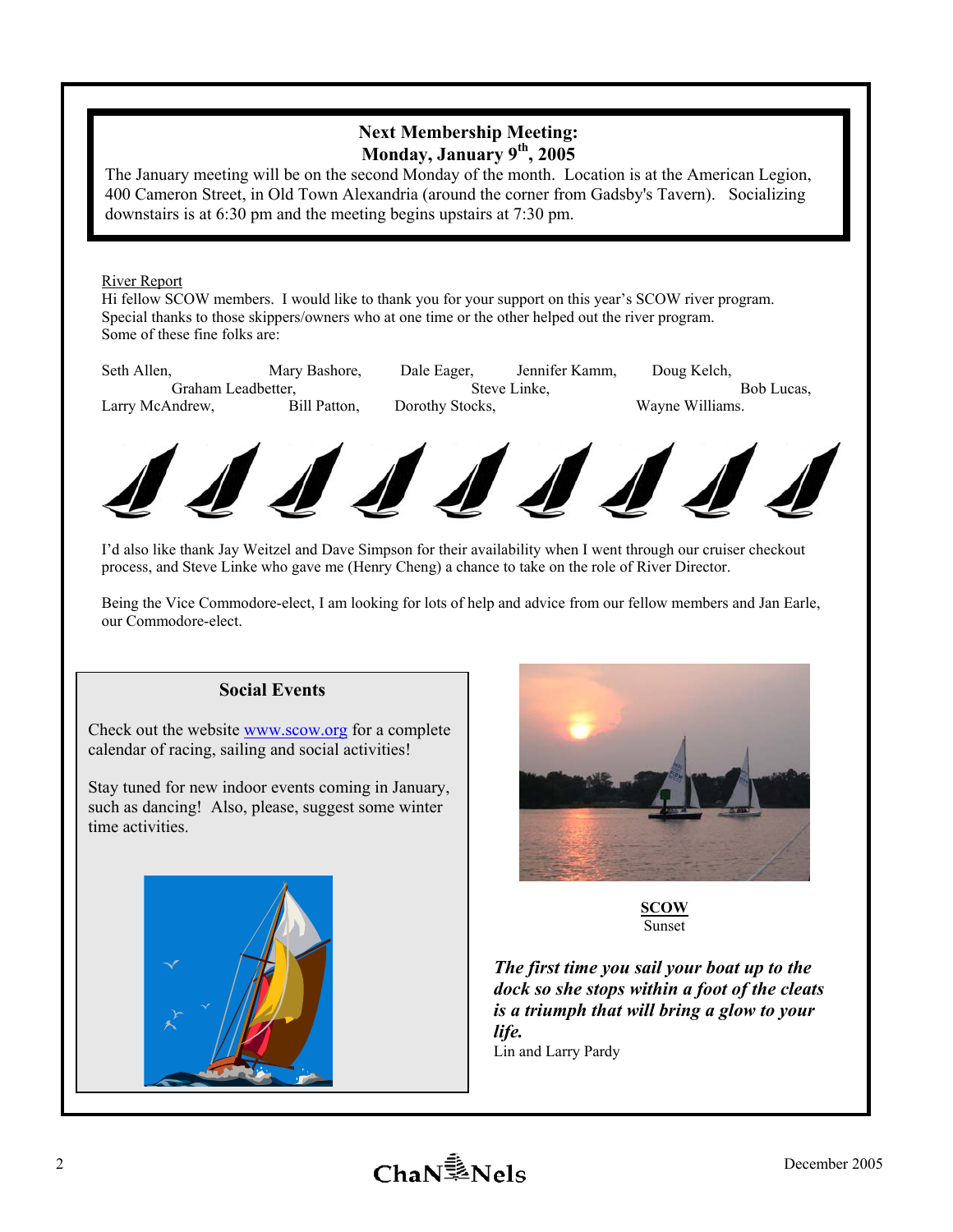### Bay Activity-Veteran's Day Cruise to Tilghman Creek

I don't want to accept it, but the piles of laundry all around my living room are making me face the truth: sailing season is ending. We had September-like weather that made it that much harder to accept. The Veterans Day raftup provided a great ending to SCOW's Bay calendar. Friday brought brisk conditions; C'est la Vie and Sea Frog (Stuart, Barbara, and Monica aboard) joined Odyssey tacking around in the West River. We all returned to West River Yacht Harbor, where Tom had made arrangements with Billy the Harbormaster for guest slips. Partying started as soon as lines were secured, with cider and Southern Comfort and a variety of appetizers.

As the evening wore on, we were joined by guests and additional crew. A late dinner of Paella a la chef Bobbi was enjoyed by the over a dozen hungry crew members gathered in the salon. Good company, conversation, and drink were enjoyed until late into the night. We awoke to frost on the docks, and the crew emerged for showers and breakfast. As the sun rose higher in the sky, temperatures became quite comfortable, but one thing appeared to be lacking: wind. The buoy report of 3 knots at Thomas Point light was discouraging. As Odyssey drifted out the West River, we saw C'est la Vie coming up behind us, circling to raise their sails. Next thing we knew, the wind filled in beautifully, and Odyssey picked up speed.

We passed the marks at the mouth of the West River, and beat down the Bay in a freshening southerly wind. Reaching the shipping channel, we observed a tanker heading north, and held port tack until she had passed. Tacking onto starboard, we saw that C'est la Vie had already rounded Bloody Point lighthouse and was reaching into Eastern Bay. We reached Tilghman Point around 4:00pm, and managed to find our way into Tilghman Creek, with the navigation marks silhouetted by the setting sun.

After a couple of attempts to find the perfect spot, C'est la Vie anchored and Odyssey rafted alongside. Pain Killers (beverages) were enjoyed by all, along with shrimp cocktail, chicken, and a fine dinner of Beef Stew with dumplings. The partying was a bit more subdued than the night before, and eventually everyone retired for some well-earned rest after a great day of sailing.

Morning brought another glorious day, and Odyssey got underway around 10:30. Rounding Tilghman Point, we found about 15 knots of steady breeze in Eastern Bay, and managed better than 6 knots with

## **Help the Editor**

To facilitate the production of SCOW, please follow the following "Keys to Article Submission."

Keys to Article Submission

- 1. When you e-mail the article, entitle your email: **article submission**
- 2. When you submit photos for the newsletter, always include the names of people in each photo.
- 3. Submit your article by the **15th of the month**
- 4. Submit a full, written-out article
- 5. Submit your articles to ChaNNels@scow.org

This applies not just to SCOW Board Members but also to SCOW freelance writers and photographers!

ChaNNels can also be read at:

## www.scow.org.

Please email all submissions. If you would like a copy of the 2005 ChaNNels editorial calendar, please request via email to channels@scow.org. Thanks!

> *Diana Combs, Editor Wayne Williams, Layout Editor*

just our genoa drawing. We headed up to a close-haul as soon as possible, and probably could have fetched (passed on the correct side without tacking) the green marker, but decided a short tack would be prudent--to be sure to clear the shoaling and fish traps that extend to the south of Kent Point.

As we bore off, the wind lightened, and we enjoyed a sunny broad reach up the Chesapeake, arriving at Holiday Hill marina about an hour before sunset. This left plenty of time to start removing sleeping bags, pillows, linens, clothes, and so forth for the season.

Fair winds, Jack

#### *Correction:*

In the November issue, we printed Jack's Bay article as stating that the boat was sinking to the bottom. The author meant for the article to read that the boat was finding the bottom. We apologize for any confusion or embarrassment the word change might have caused.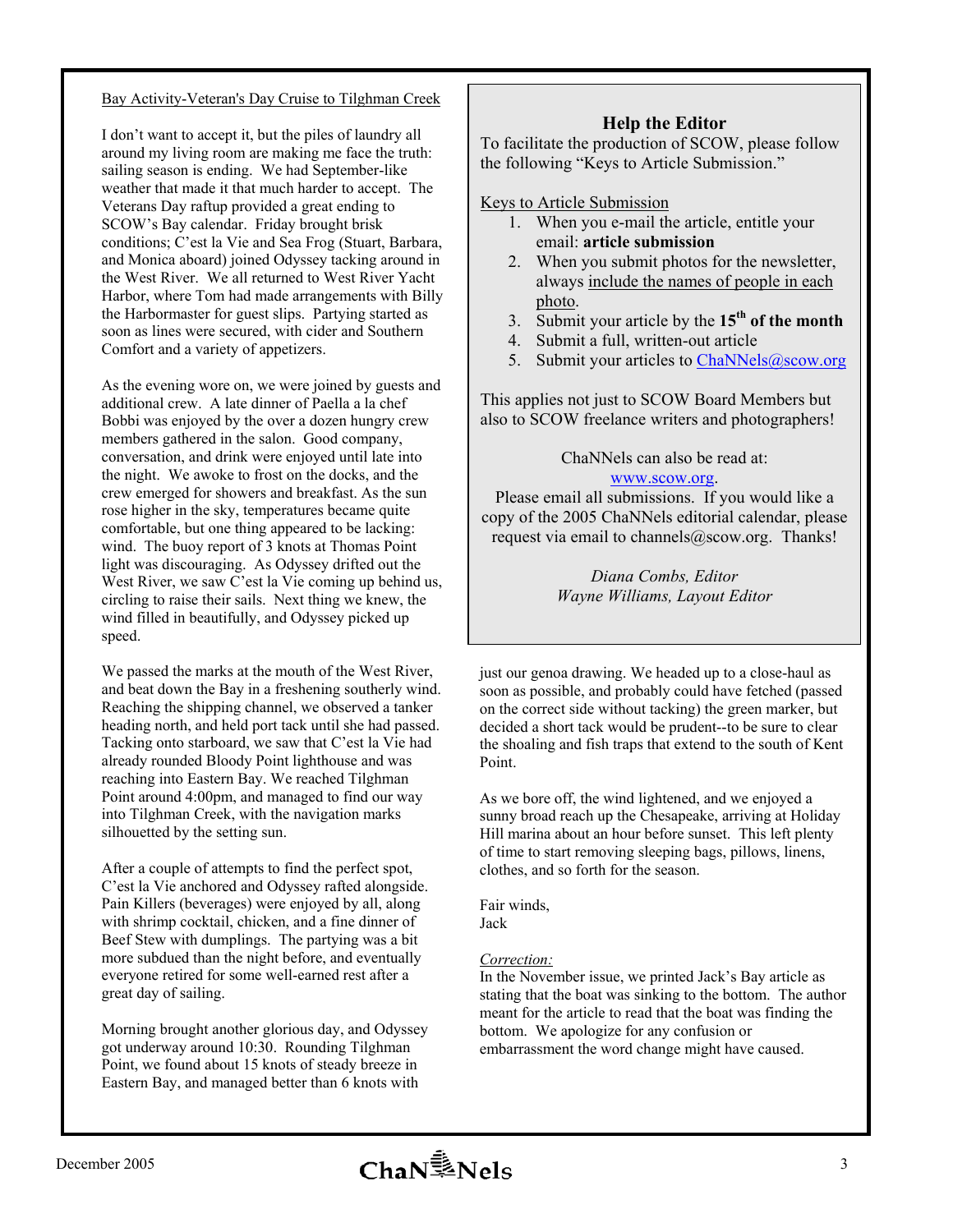River Report con't from page 2 Henry Cheng

Last but not least, I'd like to share with you all a recent adventure I had. You all may think that after a big race, there wouldn't be much more excitement. But hold that thought... I was in the delivery crew for National Maritime Heritage Foundation's schooner American Spirit (A.S.) under the leadership of Captain Duncan Hood after The Great Chesapeake Bay Schooner Race. Many may remember Duncan and the schooner from this year's marina day. I hitched a ride to Norfolk on Saturday October 15th and was just in time for the last bit of festivities.



A.S. lost her engine and was stranded at Rebel Marina in Norfolk after a trial race from Baltimore. A generous mechanic in Norfolk loaned A.S. a fuel bladder, and helped to locate a fuel filter and fuel/water separator. Then Duncan changed the fuel filter and fuel/water separator, disconnected the two main fuel tanks, and connected the fuel line to the bladder. Before we could clear the marina though, the fuel pump gave in. The same mechanic came to the rescue once again, and this time he brought us a new fuel pump, noticing that it was Sunday. Duncan then bypassed the fuel pump (tapping into the instrument switch for DC power), added the fuel/water separator, and connected the bladder and we started our journey back home Sunday evening. We had 75 gallons of diesel in the bladder and about 5 more gallon of spare diesel. If I understand correctly, it was first thought that the fuel line was clogged and water may be the cause of problem after the perilous journey from Baltimore. We sailed through the night and made it from Norfolk to Cobb Island with wind from the South and with literally no spare diesel left as we were about 100 yards from the dock. We couldn't leave Cobb Island without further repairs so the next morning, Duncan changed the steering cable which had 2 strands left. We left Cobb Island late in the morning, but there was no diesel to be found to re-fuel. By that time, we were pretty sure the pump was the root cause and Duncan worked his magic again like a surgeon and operated on the engine to reconnect the fuel line from the main tank while I was at the helm making sure the boat drifted properly and did not run into anything. All that time, Duncan never showed any signs of discouragement -- even though on top of all the engine problems and close calls, he also slid down the rear cabin stairs and hurt his knee! Ouch!

The crew was wonderful, my cabin mate Dave Lamay was fun, helpful and taught me to splice rope. Lisa (Cookie) Finney kept us well fed so we could face up to our challenges. Patrick Staiger was energetic and enthusiastic. It was planned to be a 24-hour trip and ended being three fun and exciting days on the water. On the last leg, we even flew the duct-taped spinnaker (it was torn during the race) as we were close to Highway 301. Many thanks to Duncan, who taught me to fly the spinnaker, and most of all, for being an awesome captain who brought us home safely. We passed the Woodrow Wilson Bridge at 11:00 pm when it opened and we docked at Gangplank marina Thursday morning about 1 am Oct 20th.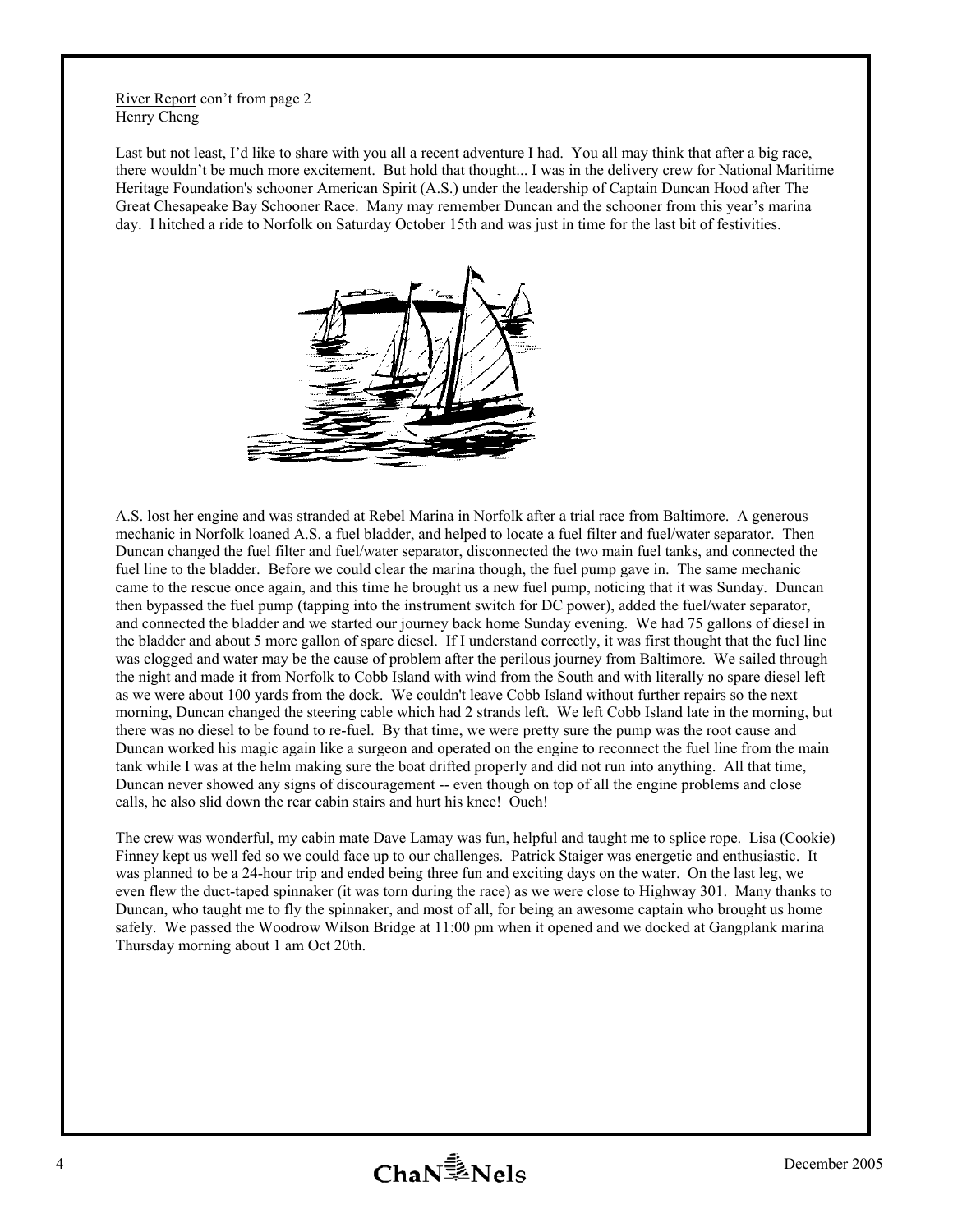#### Talk Like A Sailor Bill Patton - -Vice Commodore

So SCOWers, it's quiz time. At the beginning of the year I decided to continue the Talk Like A Sailor column started by then outgoing Vice-Commodore Jay Weitzel. I purchased the book "Origins of Sea Terms" by John G. Rogers and Mystic Seaport's Maritime Library and set off to write the monthly column. I have enjoyed putting this column together and encourage incoming Vice Commodore Henry Cheng to continue the tradition. So take a moment and test your knowledge by matching the terms with the correct definition. Correct answers appear at the bottom of this page (don't peek!) as well as in past Channels on the SCOW web site.

|                | Windlass        | A | The fore-and-aft motion of a vessel                                    |
|----------------|-----------------|---|------------------------------------------------------------------------|
| $\overline{2}$ | Blanket         | B | Grease rubbed on various equipment, to lubricate and preserve          |
|                | <b>Bunts</b>    |   | Large gib top sail                                                     |
| 4              | Pitch           | D | The body of a sail, especially a square sail                           |
|                | Nip             | Е | Flat Calm                                                              |
| 6              | Slush           | F | A device for raising and lowering an anchor                            |
|                | Yankee          | G | A loop of an eye splice, or a line spliced around a thimble or grommet |
| 8              | Grog            | Н | Lines rigged to raise or lower sails                                   |
| 9              | Lazy jack       |   | Diluted rum ration                                                     |
| 10             | Irish Hurricane |   | Stealing the wind of another boat that is down to leeward              |



*The dream I had long held was to voyage afar in a sailing boat; to see people and places in a manner possible by this means; to move in humble harmony with the sea and the wind and to count these formidable elements as my friends; to encounter new experiences, discover new values, and to enrich my life. I have found these things.*  Richard J Voigt

Talk Like a Sailor Quiz Answers: Talk Like a Sailor Answers 1-F, 2-J, 3-D, 4-A, 5-G, 6-B, 7-C, 8-I, 9-H, 10-E